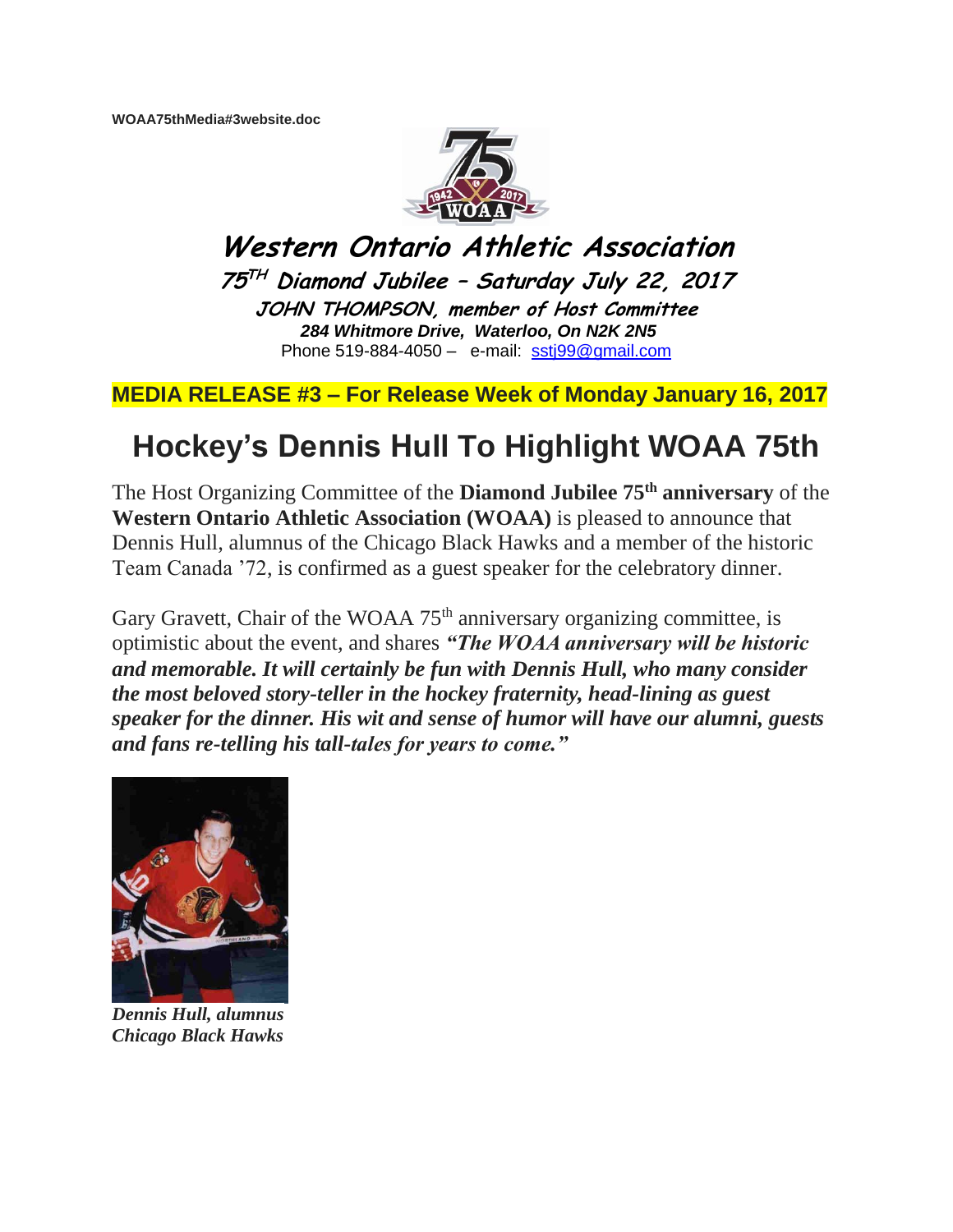

 *Dennis Hull Popular Guest Speaker*

Hull, born in Point Anne, ON on November 19, 1944, is renowned for having had a tremendously heavy and hard hockey shot from his left wing position. During his four year junior career with the St. Catharines Teepees / Blackhawks (1960-64), he potted 48 goals in his graduating year. The following season he successfully joined the parent Chicago Black Hawks in the National Hockey League. In the ensuing 13 years, Dennis potted 303 goals and 654 points, including an impressive 40-goal season in 1970-71.

Hockey's resident humorist is one of the most popular after-dinner sports speakers in Canada and lampoons his own career which was spent in the shadow of his more famous brother Bobby. Dennis is also an author with the publication of his book "Third Best Hull: I Would Have Been 4th But They Wouldn't Let My Sister Maxine Play". The title provides an indication of Dennis' unique sense of humor.

The WOAA milestone anniversary will be celebrated on Saturday July 22, 2017 with the 15<sup>th</sup> annual Jon Bateson Memorial Golf Tournament scheduled at the Goderich Sunset Golf Club at 10:30 am. Dinner will follow at the Goderich Knights of Columbus Hall, with two programs of recognition intended to include all WOAA communities from the "tip of the Bruce" south to Grey, Huron, Perth and Wellington counties.

For information about the WOAA Diamond Jubilee 75<sup>th</sup> Anniversary, please contact Linda Espensen, Executive Administrator, at the WOAA office at 519-357- 3512 or by email through the website [www.woaa.on.ca.](http://www.woaa.on.ca/)